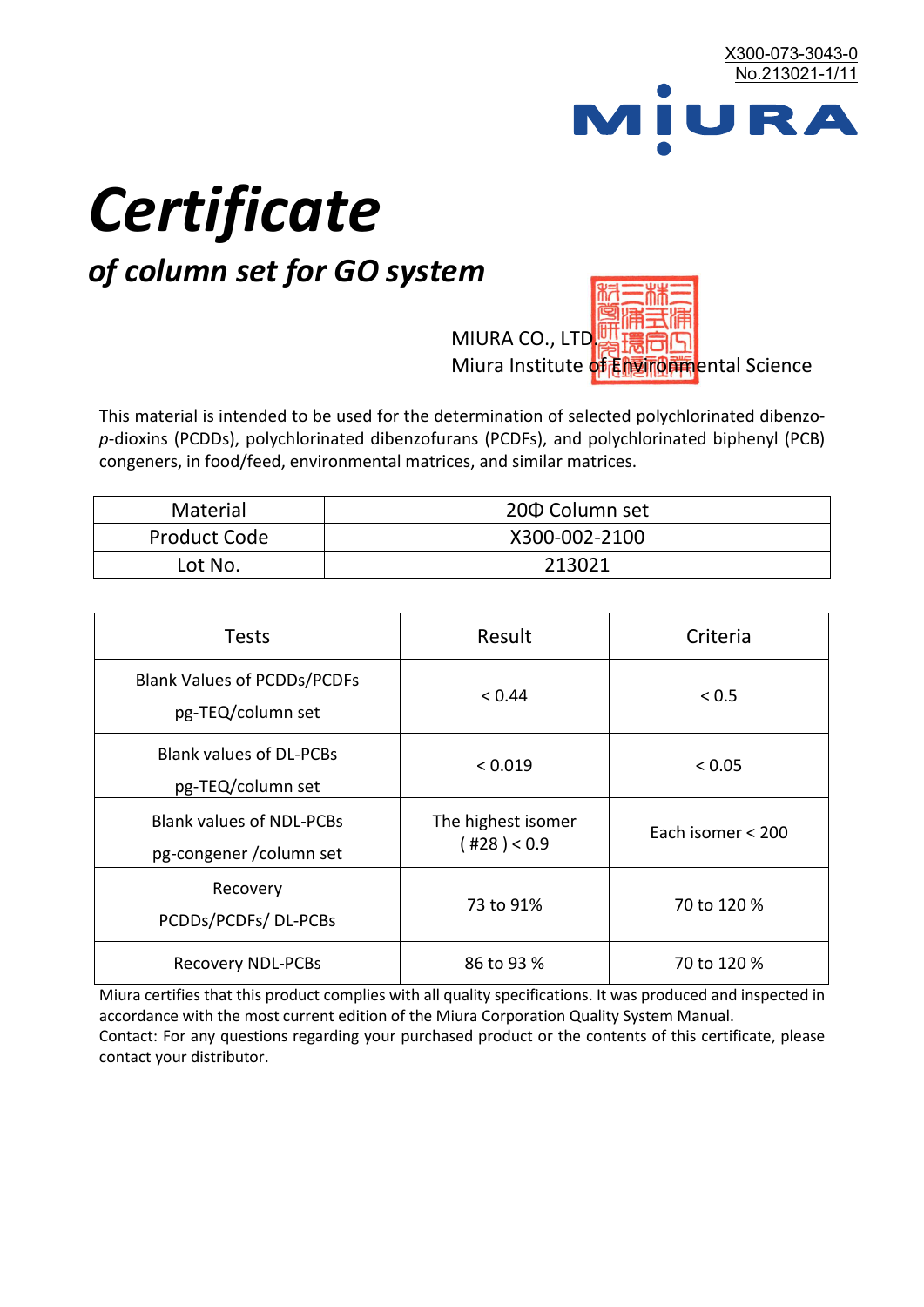### **DESCRIPTIONS**

**Lot Number:** The number mentioned on the labels on the column bag is the lot production number.

**Blank Level Values:** Blank level values, expressed as mass fractions (pg-TEQ per a column set), for selected PCB congeners, PCDD, and PCDF congeners are provided in Table 2. Blank level values are a reference value for which MIURA has the highest confidence in its accuracy, in that all known or suspected sources of bias have been investigated or taken into account (JIS K0311 or JIS K0312).

**Recovery Values (Sample):** Recovery values, expressed as percentages, are provided in Table 3 for selected mass labeled-PCB congeners, and selected mass labeled PCDD and PCDF congeners, based on selected mass labeled recovery standards added before GC-MS measurement. Recovery values meet EU regulations; however, the values meet the MIURA criteria for this certification, which are stricter than what is required by EU regulations.

#### **NOTICE AND WARNING TO USERS**

THE GO SYSTEM COLUMN SET IS INTENDED FOR DIOXIN ANALYTICAL USE ONLY, INCLUDING HAZARDOUS MATERIALS. BEFORE USE, READ THE SDS CAREFULLY; HANDLE PRODUCT AS A HAZARDOUS MATERIAL CAPABLE OF SKIN CORROSION AND/OR EYE DAMAGE.

#### **INSTRUCTIONS FOR STABILITY, STORAGE, AND USE**

**Stability and Storage:** The column set should be stored at room temperatures below 25 °C until use. It should not be frozen or exposed to sunlight or ultraviolet radiation. After removing from the bags, the contents should be used immediately, especially, because the concentration column (lower) "Alumina" can be deactivated under high-humidity. Storing of the removed column set is not recommended.

**Use:** If storing in a cold room or refrigerator, bring them to room temperature (let stand for approximately 30 min), remove water condensed on the surface of the bags. Carefully remove the bags to avoid damage of the column. Use the same lot number with one column set. For more information of column set refer to the operation manual.

#### **ANALYTICAL METHODS USED AT MIURA**

For preparation of blank test, several column sets chosen at random per lot production were allowed to reach ambient temperature; two types of the purification columns (upper: silver nitrate silica gel, and lower: sulfuric acid silica gel) were assembled, and 10 mL of n-hexane was added to wet the top of the column with the designated column cap and disposable syringe. Then, a known amount of internal standard solution (containing selected labeled PCB, PCDDs, and PCDFs congeners; as shown in Table 1) dissolved in 6 mL of n-hexane was added to the top of the column with disposable syringe, and the syringe was washed with 2 x 2 mL of n-hexane; the n-hexane was injected into the column again. Then, the purification columns assembled with the concentration columns (upper) and (lower) were set to the each system unit immediately. After two fractions (dioxin and PCB fractions) were obtained from each system unit, a known amount of the recovery standard solution was added to each concentration vessel. Finally, both fractions were concentrated using an evaporation system under nitrogen to 0.01 mL.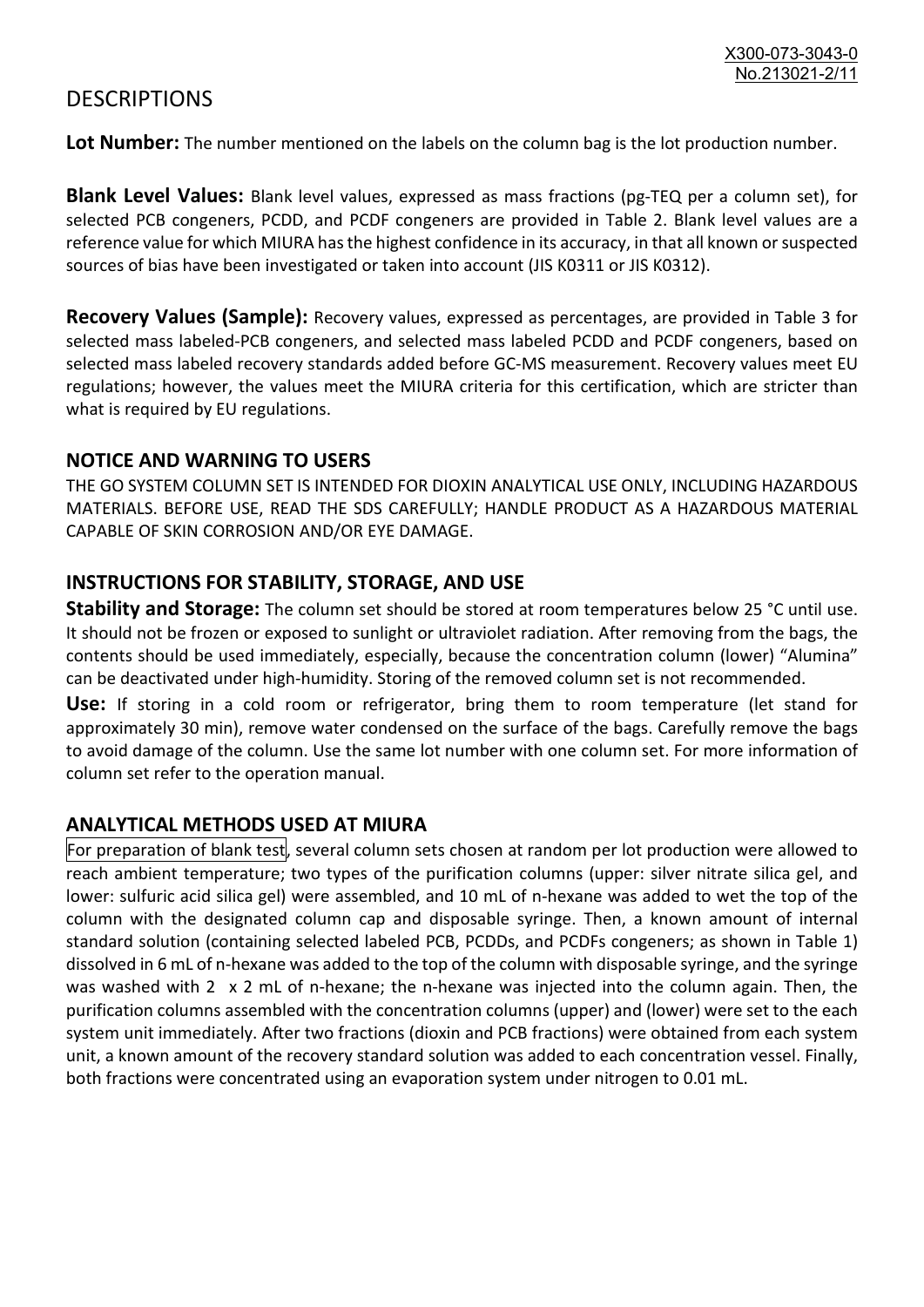X300-073-3043-0 No.213021-3/11

| Compounds                          | Standard                      | Maker Code     | Maker                           | <b>Diluted</b><br>Concentration |
|------------------------------------|-------------------------------|----------------|---------------------------------|---------------------------------|
|                                    | Internal Standard             | DF-SS-A        |                                 |                                 |
| PCDDs and PCDFs,<br><b>DL-PCBs</b> | <b>Internal Standard</b>      | DFP-LCS-B      |                                 |                                 |
|                                    | Recovery (Surrogate) Standard | DF-IS-J        | Wellington<br>Laboratories Inc. | $10$ ng/mL<br>in decane         |
| <b>NDL-PCBs</b>                    | Internal Standard             | <b>MBP-28</b>  |                                 |                                 |
|                                    |                               | <b>MBP-52</b>  |                                 |                                 |
|                                    |                               | MBP-101        |                                 |                                 |
|                                    |                               | <b>MBP-138</b> |                                 |                                 |
|                                    |                               | MBP-153        |                                 |                                 |
|                                    | Recovery (Surrogate) Standard | <b>MBP-19</b>  |                                 |                                 |
|                                    |                               | <b>MBP-70</b>  |                                 |                                 |
|                                    |                               | <b>MBP-111</b> |                                 |                                 |
|                                    |                               | MBP-162        |                                 |                                 |
|                                    |                               | <b>MBP-178</b> |                                 |                                 |

Table 1. Standard solutions used for recovery tests.

The concentrated dioxin fraction was analyzed using gas chromatography / high resolution mass spectrometry (GC/HRMS) operated in electron impact (EI) mode. A 0.25 mm ID × 60 m fused silica capillary (BPX-DXN, TRAJAN) was used. The concentrated PCB fraction was analyzed using GC/HRMS operated in EI mode. A 0.25 mm ID × 60 m fused silica capillary (HT8-PCB, TRAJAN) was used. All injections were 2 μL using a splitless inlet. The results, blank level values, are provided in Table 2. The chromatograms of each compounds are shown at page 6 and after. Furthermore, the dioxin and PCB fractions were analyzed using gas chromatography / low resolution mass spectrometry operated in total ion scan (m/z 50 to 500) mode, to confirm if interferences may affect determination of target compounds by GC/HRMS are included in the fractions, the chromatograms are not shown here.

For the recovery test (sample), The sunflower seed oil from Helianthus annuus (S5007-1L, Sigma Aldrich) was dissolved in 2 mL of n-hexane. A known amount of the internal standard solution was added to the flask, mixed, and allowed to equilibrate. First, several column sets chosen at random per lot production were allowed to reach ambient temperature; the purification columns (upper) and (lower) were assembled. 10 mL of n-hexane was added to wet the top of the column with the designated column cap and disposable syringe. Then, the sample with the internal standard was injected into the top of the column with the disposable syringe, and the syringe was washed with 2 x 2 mL of n-hexane; the n-hexane was injected into the column again. The purification column was assembled with the concentration column (upper) and (lower), and set to the each system unit immediately. After obtaining two fractions from the system unit, the dioxin and PCB fractions were concentrated using an evaporation system under nitrogen to approximately 0.01 mL. After the addition of a known amount of recovery standard solution, the both fractions were concentrated to 0.02 mL; then dioxin and PCB in each fractions were analyzed using GC/HRMS as mentioned above test. The inspection results is displayed in Table 3.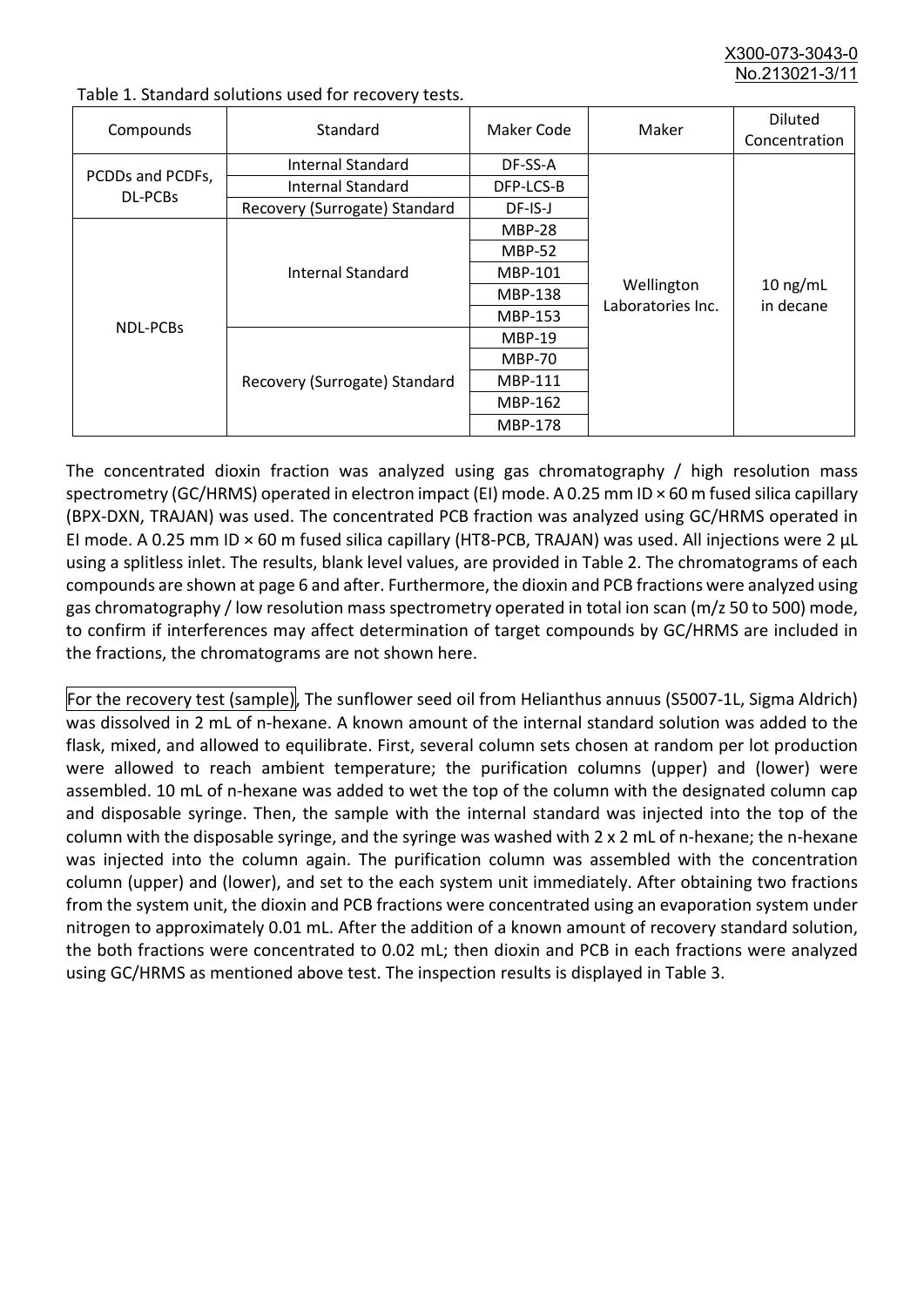X300-073-3043-0 No.213021-4/11

|  | Table 2 Blank levels of dioxins (PCDDs/PCDFs and DL-PCBs) and NDL-PCBs per column set. |
|--|----------------------------------------------------------------------------------------|
|--|----------------------------------------------------------------------------------------|

| able 2 Diarik levels of dioxins (I CDDs) I CDTs and DET CDs) and NDET CDs per column sett.<br>Congener | Concentration | LOQ       | <b>LOD</b> | $S/N=3$   | TEQ*      |
|--------------------------------------------------------------------------------------------------------|---------------|-----------|------------|-----------|-----------|
|                                                                                                        | pg/column     | pg/column | pg/column  | pg/column | pg/column |
| 2,3,7,8-TeCDD                                                                                          | <b>ND</b>     | 0.29      | 0.09       | 0.09      | 0.09      |
| 1,2,3,7,8-PeCDD                                                                                        | <b>ND</b>     | 0.30      | 0.09       | 0.09      | 0.09      |
| 1,2,3,4,7,8-HxCDD                                                                                      | <b>ND</b>     | 0.8       | 0.2        | 0.2       | 0.02      |
| 1,2,3,6,7,8-HxCDD                                                                                      | <b>ND</b>     | 0.7       | 0.2        | 0.2       | 0.02      |
| 1,2,3,7,8,9-HxCDD                                                                                      | <b>ND</b>     | 0.8       | 0.2        | 0.2       | 0.02      |
| 1,2,3,4,6,7,8-HpCDD                                                                                    | <b>ND</b>     | 1.3       | 0.4        | 0.08      | 0.004     |
| <b>OCDD</b>                                                                                            | <b>ND</b>     | 1.9       | 0.6        | 0.1       | 0.00018   |
| 2,3,7,8-TeCDF                                                                                          | <b>ND</b>     | 0.9       | 0.3        | 0.09      | 0.03      |
| 1,2,3,7,8-PeCDF                                                                                        | <b>ND</b>     | 0.8       | 0.2        | 0.1       | 0.006     |
| 2,3,4,7,8-PeCDF                                                                                        | <b>ND</b>     | 0.5       | 0.2        | 0.1       | 0.06      |
| 1,2,3,4,7,8-HxCDF                                                                                      | <b>ND</b>     | 0.6       | 0.2        | 0.08      | 0.02      |
| 1,2,3,6,7,8-HxCDF                                                                                      | <b>ND</b>     | 0.9       | 0.3        | 0.08      | 0.03      |
| 1,2,3,7,8,9-HxCDF                                                                                      | <b>ND</b>     | 0.6       | 0.2        | 0.08      | 0.02      |
| 2,3,4,6,7,8-HxCDF                                                                                      | <b>ND</b>     | 0.6       | 0.2        | 0.07      | 0.02      |
| 1,2,3,4,6,7,8-HpCDF                                                                                    | <b>ND</b>     | 1.0       | 0.3        | 0.06      | 0.003     |
| 1,2,3,4,7,8,9-HpCDF                                                                                    | <b>ND</b>     | 1.1       | 0.3        | 0.07      | 0.003     |
| <b>OCDF</b>                                                                                            | <b>ND</b>     | 2.0       | 0.6        | 0.1       | 0.00018   |
| #81 (3,4,4',5-TeCB)                                                                                    | <b>ND</b>     | 0.7       | 0.2        | 0.05      | 0.00006   |
| #77 (3,3',4,4'-TeCB)                                                                                   | <b>ND</b>     | 1.5       | 0.5        | 0.06      | 0.00005   |
| #126 (3,3',4,4',5-PeCB)                                                                                | <b>ND</b>     | 0.4       | 0.1        | 0.08      | 0.01      |
| #169 (3,3',4,4',5,5'-HxCB)                                                                             | <b>ND</b>     | 0.9       | 0.3        | 0.09      | 0.009     |
| #123 (2',3,4,4',5-PeCB)                                                                                | <b>ND</b>     | 0.4       | 0.1        | 0.03      | 0.000003  |
| #118 (2,3',4,4',5-PeCB)                                                                                | <b>ND</b>     | 0.7       | 0.2        | 0.03      | 0.000006  |
| #105 (2,3,3',4,4'-PeCB)                                                                                | <b>ND</b>     | 0.4       | 0.1        | 0.03      | 0.000003  |
| #114 (2,3,4,4',5-PeCB)                                                                                 | <b>ND</b>     | 0.6       | 0.2        | 0.03      | 0.000006  |
| #167 (2,3',4,4',5,5'-HxCB)                                                                             | <b>ND</b>     | 0.4       | 0.1        | 0.03      | 0.000003  |
| #156 (2,3,3',4,4',5-HxCB)                                                                              | <b>ND</b>     | 0.5       | 0.1        | 0.03      | 0.000003  |
| #157 (2,3,3',4,4',5'-HxCB)                                                                             | <b>ND</b>     | 0.6       | 0.2        | 0.03      | 0.000006  |
| #189 (2,3,3',4,4',5,5'-HpCB)                                                                           | <b>ND</b>     | 0.4       | 0.1        | 0.02      | 0.000003  |
| #28 (2,4,4'-TrCB)                                                                                      | 0.9           | 0.4       | 0.1        | 0.03      |           |
| #52 (2,2',5,5'-TeCB)                                                                                   | 0.4           | 0.3       | 0.1        | 0.04      |           |
| #101 (2,2',4,5,5'-PeCB)                                                                                | <b>ND</b>     | 0.4       | 0.1        | 0.03      |           |
| #138 (2,2',3,4,4',5'-HxCB)                                                                             | <b>ND</b>     | 0.6       | 0.2        | 0.03      |           |
| #153 (2,2',4,4',5,5'-HxCB)                                                                             | <b>ND</b>     | 1.1       | 0.3        | 0.03      |           |
| #180 (2,2',3,4,4',5,5'-HpCB)                                                                           | <b>ND</b>     | 0.6       | 0.2        | 0.04      |           |

\* TEQ: Toxicity Equivalents (are applied WHO-TEF(2006))

- 1. The figures in the parentheses in the concentration of actual measurement denote the concentration of the LOD or more and less than the LOQ.
- 2. ND in the concentration of actual measurement denotes less than the LOD.
- 3. TEQ are calculated with an actual measurement which is the concentration of the LOQ or more, and an actual measurement which is the concentration of the LOD or more and less than the LOQ, respectively. For values less than the LOD, TEQ are calculated with the LOD.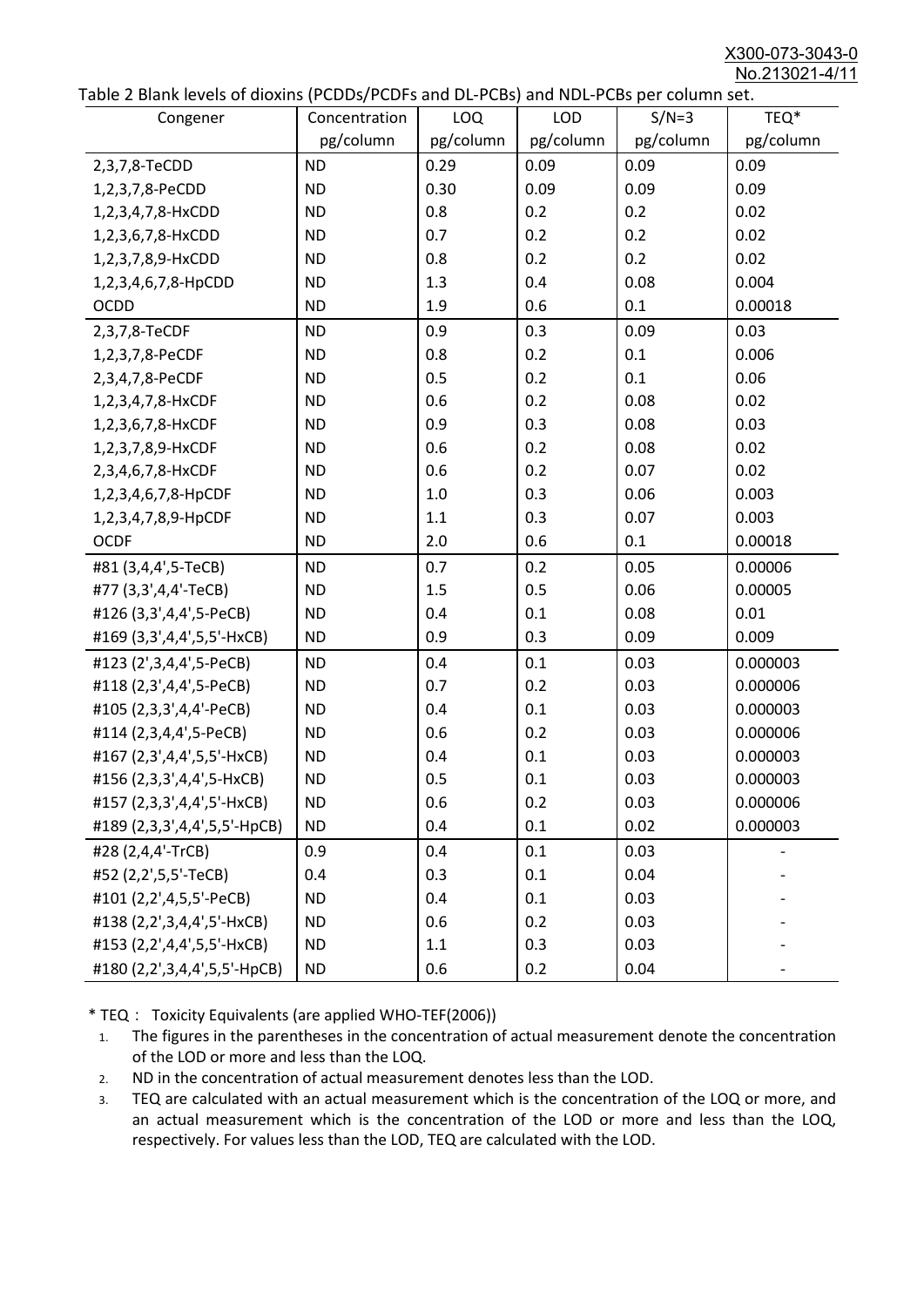| uwic J.<br>Recoveries of fabeled internal standar<br>Congener | Sample |
|---------------------------------------------------------------|--------|
| 2,3,7,8-TeCDD                                                 | 73 %   |
| 1,2,3,7,8-PeCDD                                               | 82%    |
| 1,2,3,4,7,8-HxCDD                                             | 86%    |
| 1,2,3,6,7,8-HxCDD                                             | 84 %   |
|                                                               | 78%    |
| 1,2,3,7,8,9-HxCDD                                             | 79%    |
| 1,2,3,4,6,7,8-HpCDD<br><b>OCDD</b>                            | 74 %   |
|                                                               |        |
| 2,3,7,8-TeCDF                                                 | 82%    |
| 1,2,3,7,8-PeCDF                                               | 89%    |
| 2,3,4,7,8-PeCDF                                               | 91%    |
| 1,2,3,4,7,8-HxCDF                                             | 81%    |
| 1,2,3,6,7,8-HxCDF                                             | 82 %   |
| 1,2,3,7,8,9-HxCDF                                             | 86%    |
| 2,3,4,6,7,8-HxCDF                                             | 86%    |
| 1,2,3,4,6,7,8-HpCDF                                           | 84 %   |
| 1,2,3,4,7,8,9-HpCDF                                           | 83%    |
| <b>OCDF</b>                                                   | 76 %   |
| #81 (3,4,4',5-TeCB)                                           | 81%    |
| #77 (3,3',4,4'-TeCB)                                          | 80%    |
| #126 (3,3',4,4',5-PeCB)                                       | 85%    |
| #169 (3,3',4,4',5,5'-HxCB)                                    | 88%    |
| #123 (2',3,4,4',5-PeCB)                                       | 82 %   |
| #118 (2,3',4,4',5-PeCB)                                       | 75 %   |
| #105 (2,3,3',4,4'-PeCB)                                       | 88%    |
| #114 (2,3,4,4',5-PeCB)                                        | 87%    |
| #167 (2,3',4,4',5,5'-HxCB)                                    | 84 %   |
| #156 (2,3,3',4,4',5-HxCB)                                     | 86%    |
| #157 (2,3,3',4,4',5'-HxCB)                                    | 83%    |
| #189 (2,3,3',4,4',5,5'-HpCB)                                  | 89 %   |
| #28 (2,4,4'-TrCB)                                             | 93 %   |
| #52 (2,2',5,5'-TeCB)                                          | 86 %   |
| #101 (2,2',4,5,5'-PeCB)                                       | 87%    |
| #138 (2,2',3,4,4',5'-HxCB)                                    | 88%    |
| #153 (2,2',4,4',5,5'-HxCB)                                    | 88%    |
| #180 (2,2',3,4,4',5,5'-HpCB)                                  | 90%    |

Table 3. Recoveries of labeled internal standards.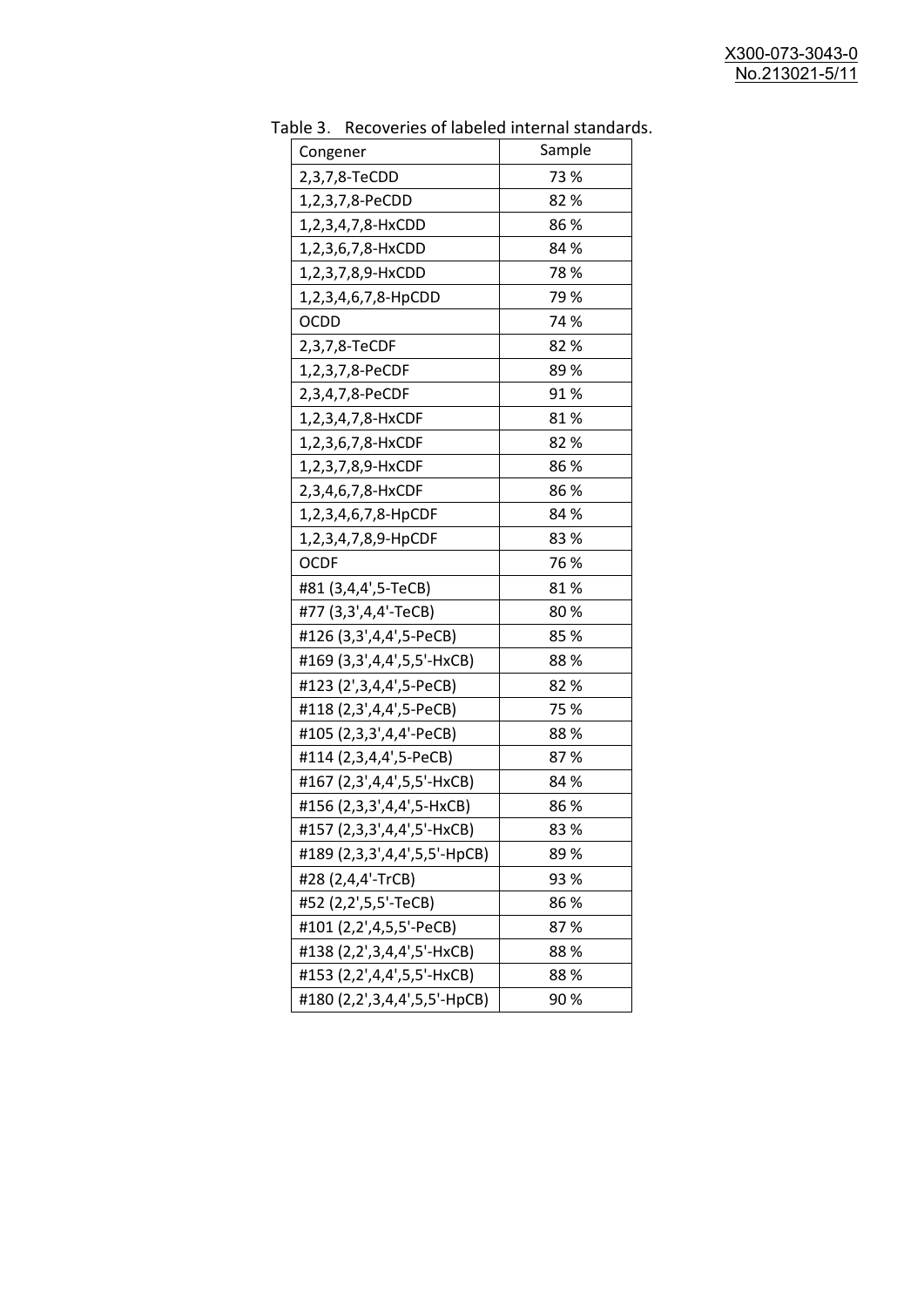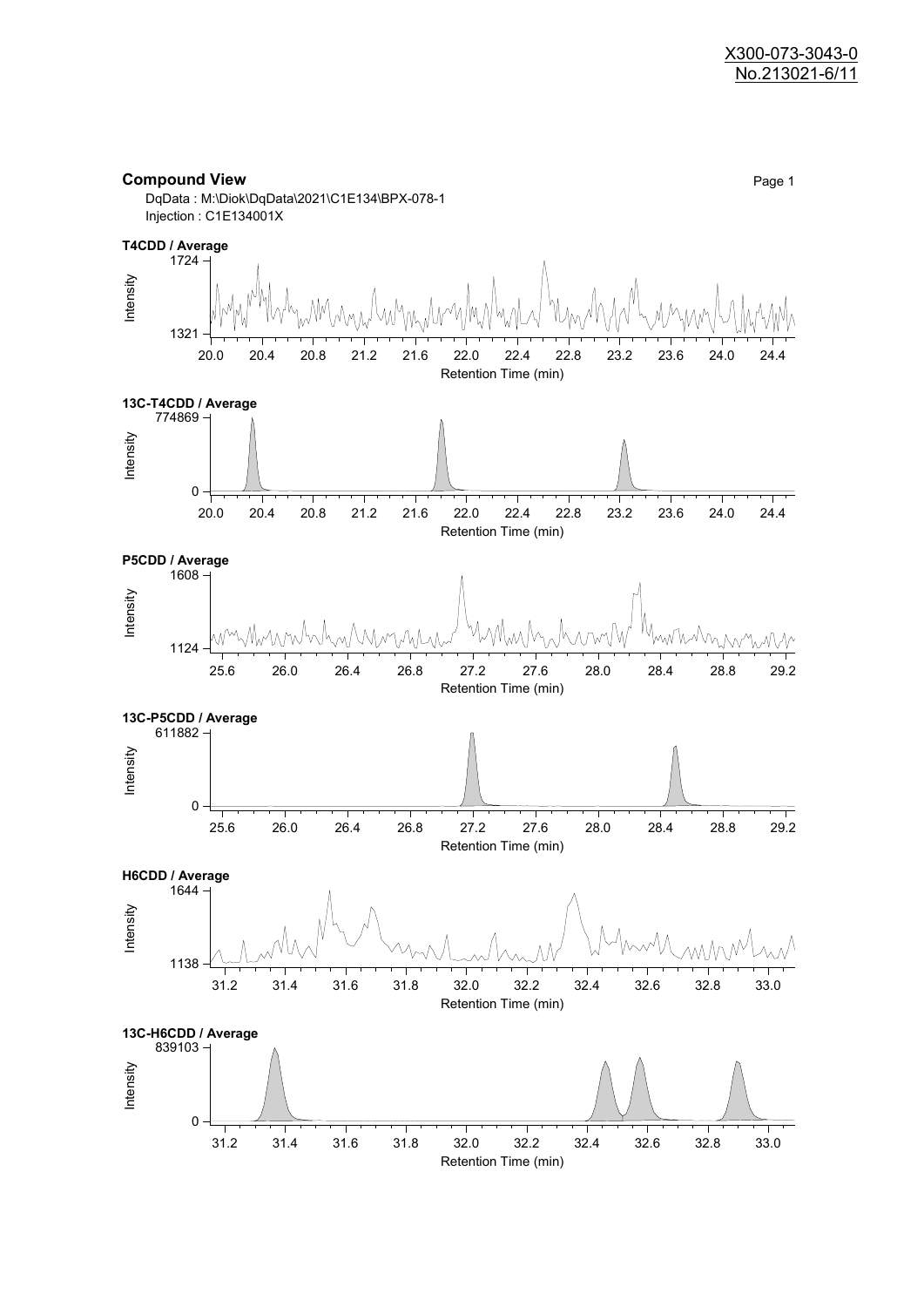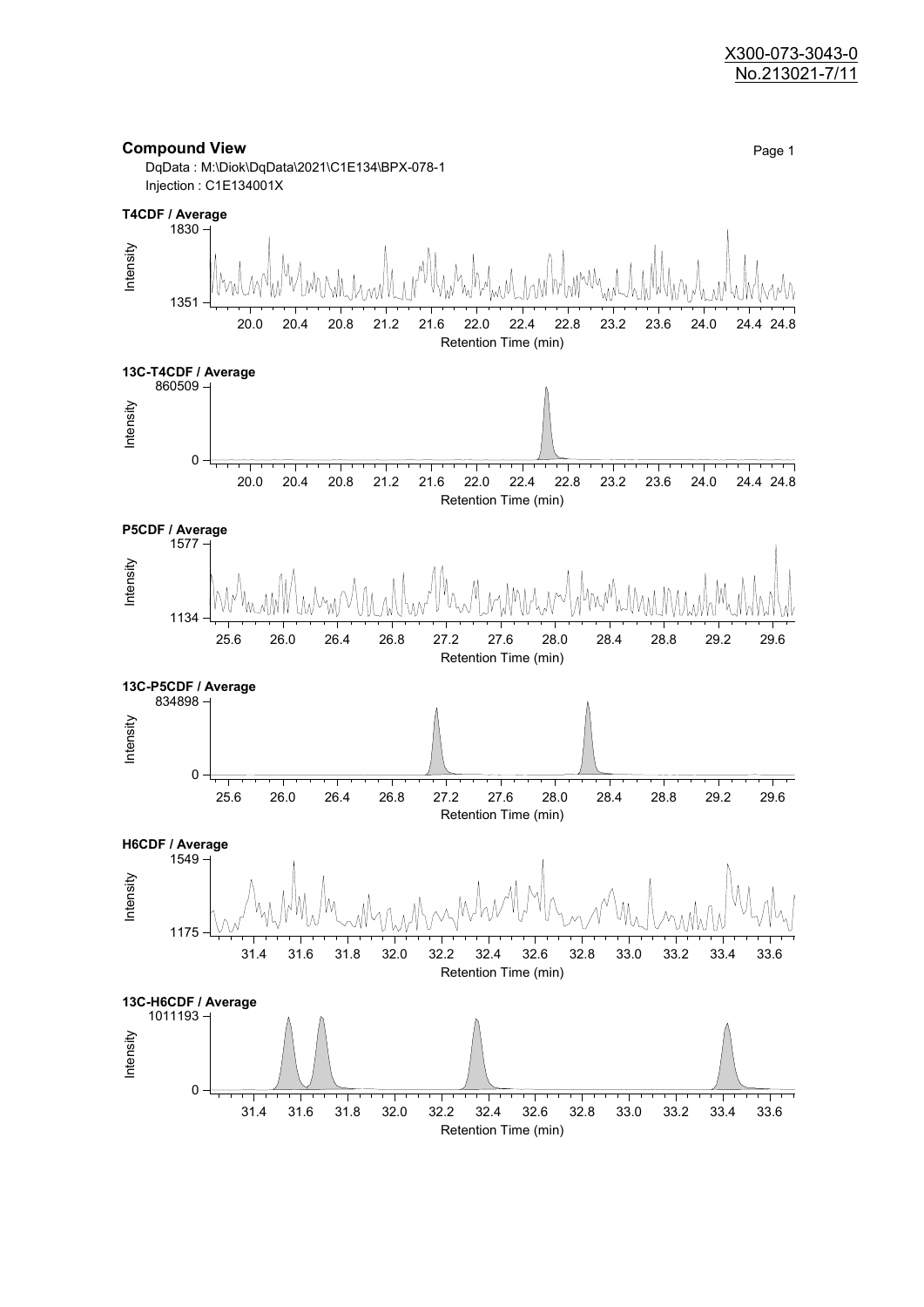#### X300-073-3043-0 No.213021-8/11

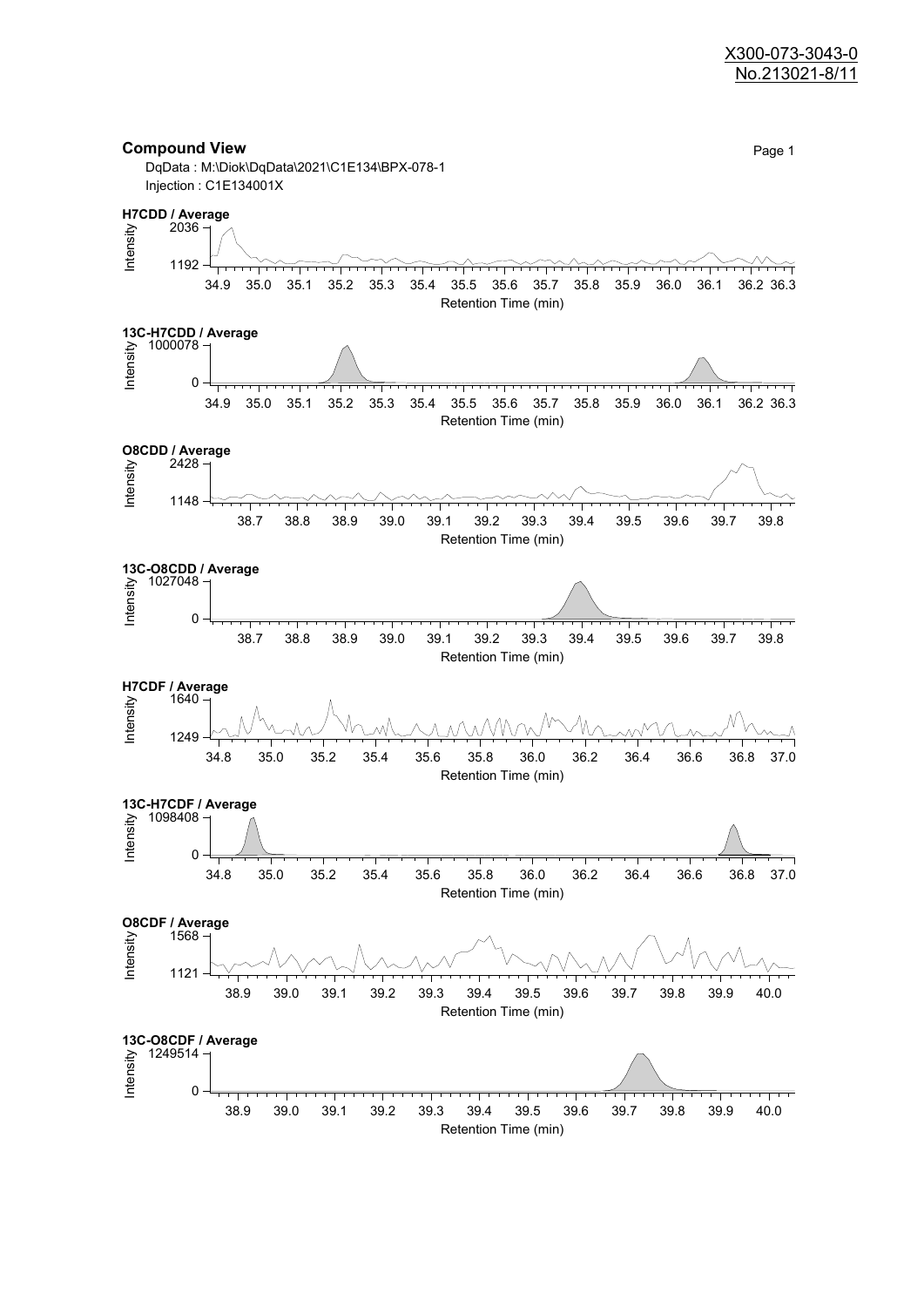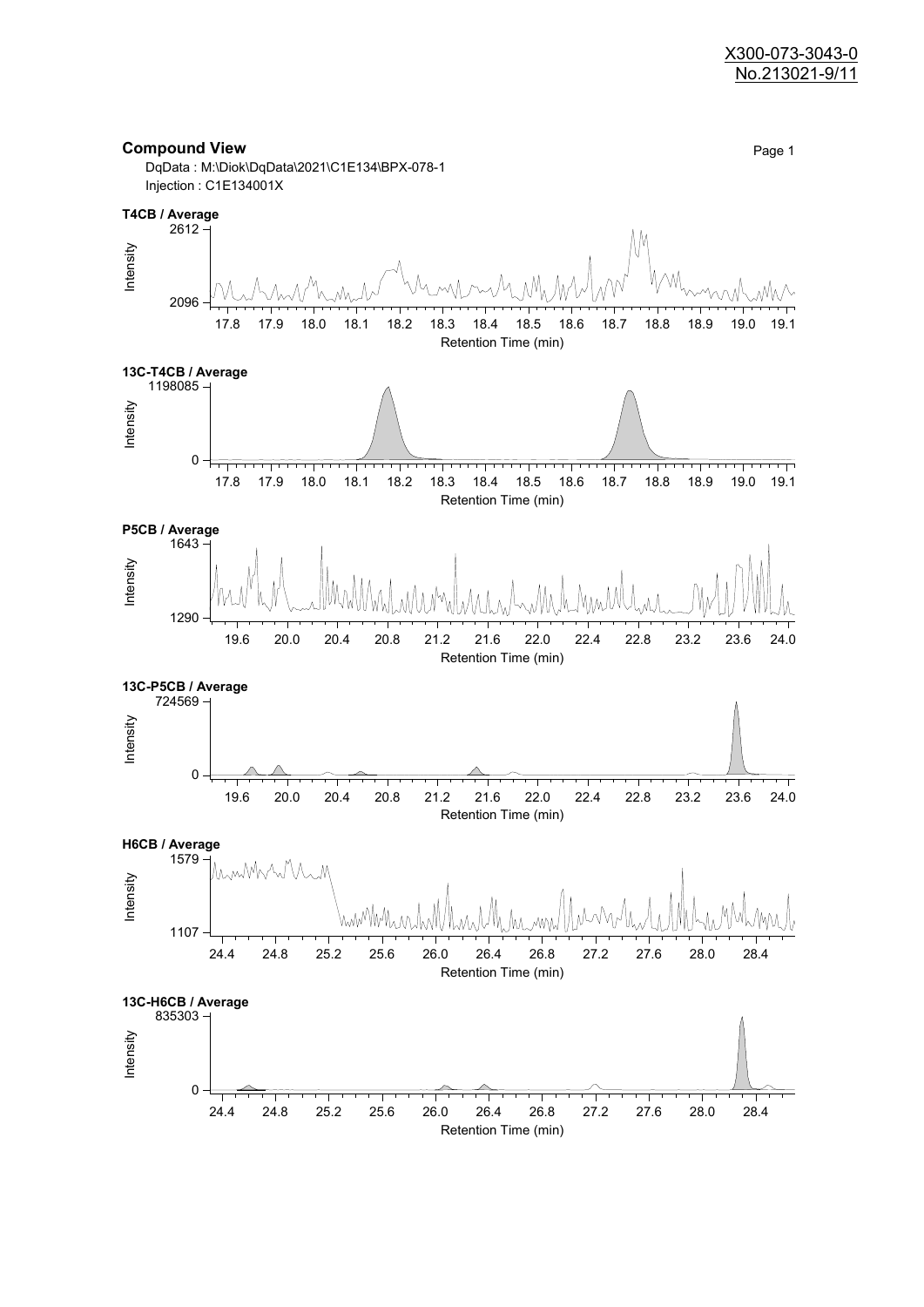